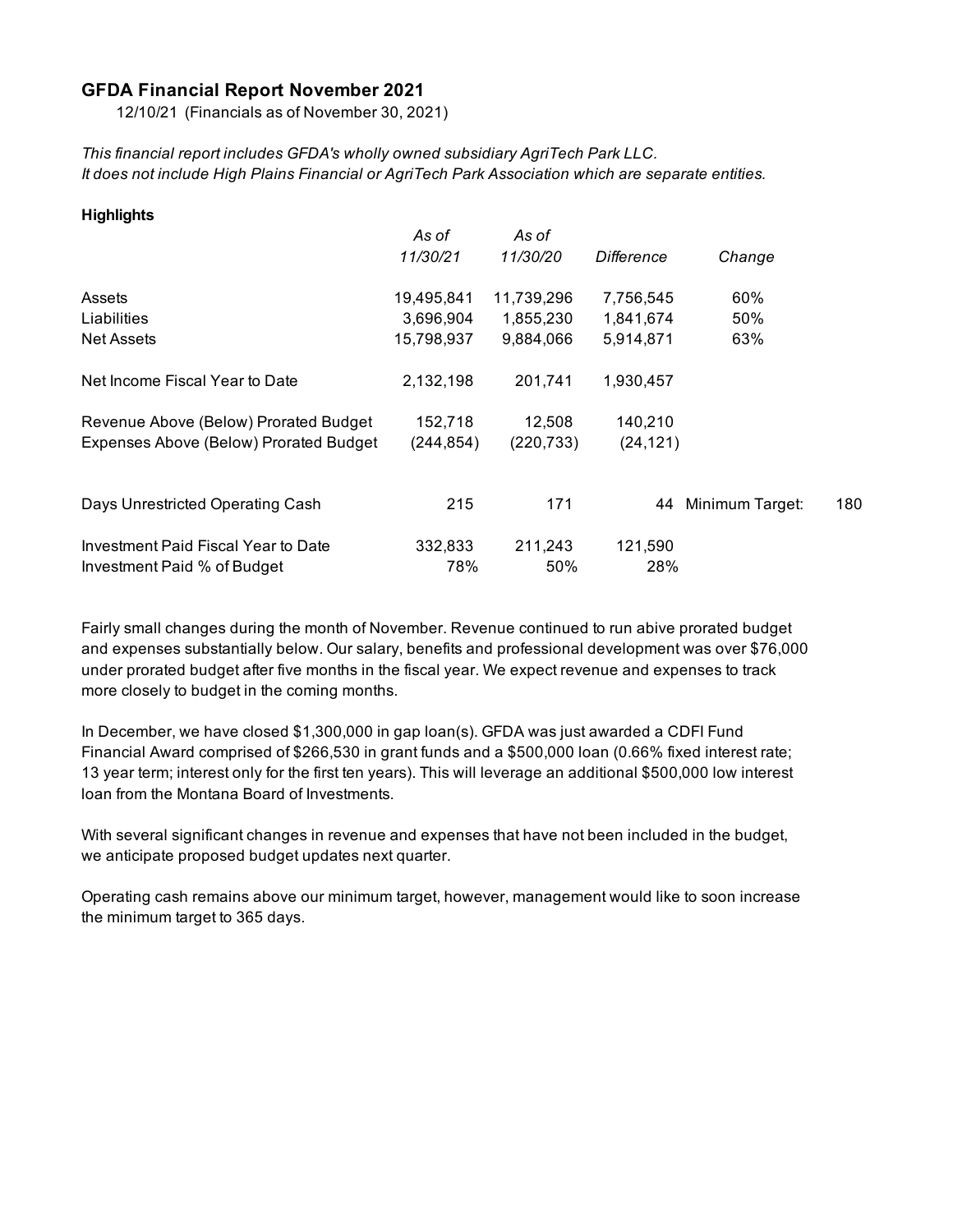#### **GFDA Balance Sheet November 30, 2021**

|                                                          | November 30,     | June 30,         |  |
|----------------------------------------------------------|------------------|------------------|--|
|                                                          | 2021             | 2021             |  |
| <b>Current Assets</b>                                    |                  |                  |  |
| Cash and Cash Equivalents                                | \$<br>2,913,799  | \$<br>1,570,399  |  |
| Cash Restricted For Loans and Grants                     | 2,841,522        | 2,116,563        |  |
| Accounts Receivable                                      | 188,357          | 103,246          |  |
| <b>Accrued Interest Receivable</b>                       | 137,453          | 71,595           |  |
| Due from High Plains Financial                           | 3,060            | 733              |  |
| Current Portion of Loans Receivable (Net of Allowance    |                  |                  |  |
| for Doubtful Loans of \$56,538)                          | 2,859,932        | 2,820,338        |  |
|                                                          |                  |                  |  |
| <b>Total Current Assets</b>                              | 8,944,123        | 6,682,874        |  |
| AgriTech TIF Receivable - Long-Term Assets               | 110,841          | 110,841          |  |
| Lease Right-of-Use                                       | 897,011          | 913,688          |  |
| Office Furniture and Equipment - Net                     | 57,237           | 66,104           |  |
| Noncurrent Portion of Loans Receivable (Net of Allowance |                  |                  |  |
| for Doubtful Loans of \$1,052,837)                       | 9,486,628        | 8,648,273        |  |
|                                                          |                  |                  |  |
| <b>Total Assets</b>                                      | \$<br>19,495,841 | \$<br>16,421,780 |  |
|                                                          |                  |                  |  |
| <b>Current Liabilities</b>                               |                  |                  |  |
| <b>Accounts Payable</b>                                  | \$<br>31,489     | \$<br>12,819     |  |
| <b>Accrued Liabilities</b>                               | 139,573          | 119,910          |  |
| Current Portion of Notes Payable                         | 134,442          | 146,878          |  |
| Lease-Portage Building                                   | 40,738           | 40,317           |  |
| Deferred Grant Revenues                                  | 0                | 0                |  |
| Funds Held in Trust                                      | 13,721           | 14,140           |  |
|                                                          |                  |                  |  |
| <b>Total Current Liabilities</b>                         | 359,962          | 334,064          |  |
| Noncurrent Notes Payable                                 |                  |                  |  |
| MDOC - Microloan Note Payable                            | 500,000          | 500,000          |  |
| Enterprise Fund - CDFI 2020FA                            | 280,975          | 280,975          |  |
| MBOI-IRP-CDFI Match loan                                 | 280,975          | 280,975          |  |
| USDA-IRP                                                 | 316,592          | 344,980          |  |
| MBOI-IRP                                                 | 82,340           | 83,816           |  |
| Cnote Group, Inc                                         | 1,001,276        | 0                |  |
| Lease-Portage Building                                   | 859,076          | 876,178          |  |
| First Interstate Bank Loan-#628                          | 15,707           | 54,052           |  |
| <b>Total Noncurrent Liabilities</b>                      | 3,336,942        | 2,420,977        |  |
| <b>Total Liabilities</b>                                 | 3,696,904        | 2,755,041        |  |
| <b>Net Assets</b>                                        |                  |                  |  |
| Beginning of Year                                        | 13,666,739       | 9,682,329        |  |
| Increase (Decrease) in Net Assets - Current Year         | 2,132,198        | 3,984,410        |  |
| <b>Total Net Assets</b>                                  | 15,798,937       | 13,666,739       |  |
| <b>Total Liabilities and Net Assets</b>                  | \$<br>19,495,841 | \$<br>16,421,780 |  |
|                                                          |                  |                  |  |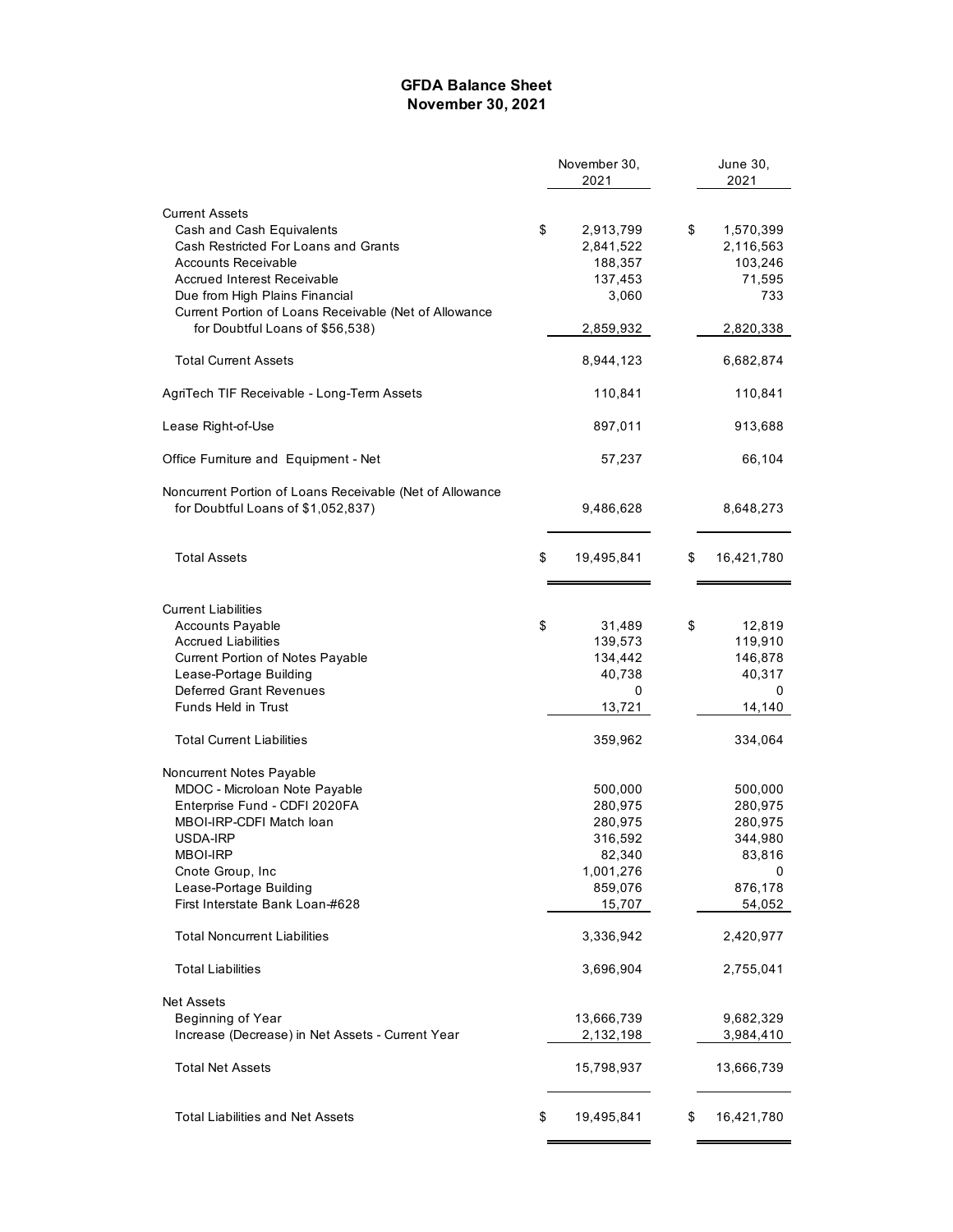# **GFDA INCOME/EXPENSE November 30, 2021**

|                                    |           |            |               | % of               |           |               |
|------------------------------------|-----------|------------|---------------|--------------------|-----------|---------------|
| 5                                  |           | FY Total   |               | <b>Budget</b>      |           | Over          |
|                                    | Nov       | Through    | FY 2022       | <b>Fiscal Year</b> | FY 2022   | (Under)       |
|                                    | 2021      | 11/30/2021 | <b>Budget</b> | to Date            | Prorated  | <b>Budget</b> |
| <b>REVENUE</b>                     |           |            |               |                    |           |               |
| Investment                         | 29,437    | 332,833    | 425,000       | 78%                | 177,083   | 155,749       |
|                                    |           |            |               |                    |           |               |
| <b>GENERATED REVENUE</b>           |           |            |               |                    |           |               |
| AgriTech Park                      | 0         | 0          | $\pmb{0}$     | #DIV/0!            |           | 0             |
|                                    |           |            |               |                    | 0         |               |
| AgriTech Park TIF Reimbursement    | 0         | 0          | 514,137       | 0%                 | 0         | 0             |
| <b>BID</b>                         | 2,917     | 14,583     | 35,000        | 42%                | 14,583    | (1)           |
| FADC, PTAC & SBDC                  |           |            |               |                    |           |               |
| Food & Ag Development Center       | 5,963     | 29,813     | 65,000        | 46%                | 27,083    | 2,729         |
| <b>Procurement Tech Assistance</b> | 6,256     | 30,688     | 77,000        | 40%                | 32,083    | (1, 395)      |
| <b>Small Business Dev Center</b>   | 10,760    | 53,799     | 129,117       | 42%                | 53,799    | 0             |
| <b>SBDC COVID</b>                  | 8,151     | 55,972     | 35,000        | 160%               | 35,000    | 20,972        |
| SBDC Program Income                | 80        | 225        | 5,000         | 5%                 | 2,083     | (1,858)       |
| FADC, PTAC & SBDC Total            | 31,209    | 170,496    | 311,117       | 55%                | 150,049   | 20,447        |
|                                    |           |            |               |                    |           |               |
| <b>HPF Management</b>              | 2,000     | 12,000     | 80,000        | 15%                | 33,333    | (21, 333)     |
| Lending Interest & Fees            | 69,251    | 319,377    | 789,000       | 40%                | 328,750   | (9,373)       |
| <b>Project Grants</b>              |           |            |               |                    |           |               |
| <b>Brownfield RLF</b>              | 0         | 0          | 0             | #DIV/0!            | 0         | 0             |
| <b>Brownfield Assess FY21</b>      | 1,047     | 44,269     | 100,000       | 44%                | 41,667    | 2,602         |
| EDA COVID RLF Admin                |           |            |               | 42%                |           | 405           |
|                                    | 20,983    | 100,405    | 240,000       |                    | 100,000   |               |
| <b>CDFI Rapid Response</b>         | 0         | 192,000    | 192,000       | 100%               | 192,000   | 0             |
| <b>Project Grants Total</b>        | 22,030    | 336,674    | 532,000       | 63%                | 333,667   | 3,007         |
|                                    |           |            |               |                    |           |               |
| <b>Client Grant Management</b>     | 0         | 0          | 0             | #DIV/0!            | 0         | 0             |
| <b>Events and Miscellaneous</b>    | 0         | 1,304      | 0             | #DIV/0!            | 0         | 1,304         |
| Sponsorship                        | 0         | 5,000      | 5,000         | 100%               | 2,083     | 2,917         |
| <b>Generated Revenue Total</b>     | 127,406   | 859,434    | 2,266,254     | 38%                | 862,465   | (3,032)       |
|                                    |           |            |               |                    |           |               |
| Loan Capital Grants                |           |            |               |                    |           |               |
| EDA COVID RLF                      | 0         | 902,460    | 902,550       | 100%               | 902,460   | 0             |
| <b>Brownfield RLF</b>              | $\pmb{0}$ | 0          | 0             | #DIV/0!            | 0         | $\pmb{0}$     |
| <b>CDFI Rapid Response</b>         | 0         | 1,088,000  | 1,088,000     | 100%               | 1,088,000 | 0             |
| Loan Capital Grants Total          | 0         | 1,990,460  | 1,990,550     | 100%               | 1,990,460 | 0             |
|                                    |           |            |               |                    |           |               |
| <b>Total Revenue</b>               | 156,843   | 3,182,726  | 4,681,804     | 68%                | 3,030,009 | 152,718       |
|                                    |           |            |               |                    |           |               |
| <b>EXPENSE</b>                     |           |            |               |                    |           |               |
| Staff                              |           |            |               |                    |           |               |
| Salaries and Wages                 | 80,836    | 449,892    | 1,213,758     | 37%                | 505,733   | (55, 841)     |
| Payroll Expenses & Benefits        | 21,479    | 125,374    | 355,288       | 35%                | 148,037   | (22, 662)     |
| Professional Development           | 6,055     | 22,734     | 49,350        | 46%                | 20,563    | 2,171         |
|                                    | 108,371   | 598,000    | 1,618,396     | 37%                | 674,332   | (76, 332)     |
|                                    |           |            |               |                    |           |               |
|                                    |           | FY Total   |               | % of Budget        |           | Over          |
|                                    | Nov       | Through    | FY 2022       | <b>Fiscal Year</b> | FY 2022   | (Under)       |
|                                    | 2021      | 11/30/2021 | <b>Budget</b> | to Date            | Prorated  | <b>Budget</b> |
| Operations                         |           |            |               |                    |           |               |
| Auto                               | 899       | 4,495      | 11,124        | 40%                | 4,635     | (140)         |
| Communication                      | 1,702     | 8,415      | 22,000        | 38%                | 9,167     | (752)         |
|                                    |           |            |               |                    |           |               |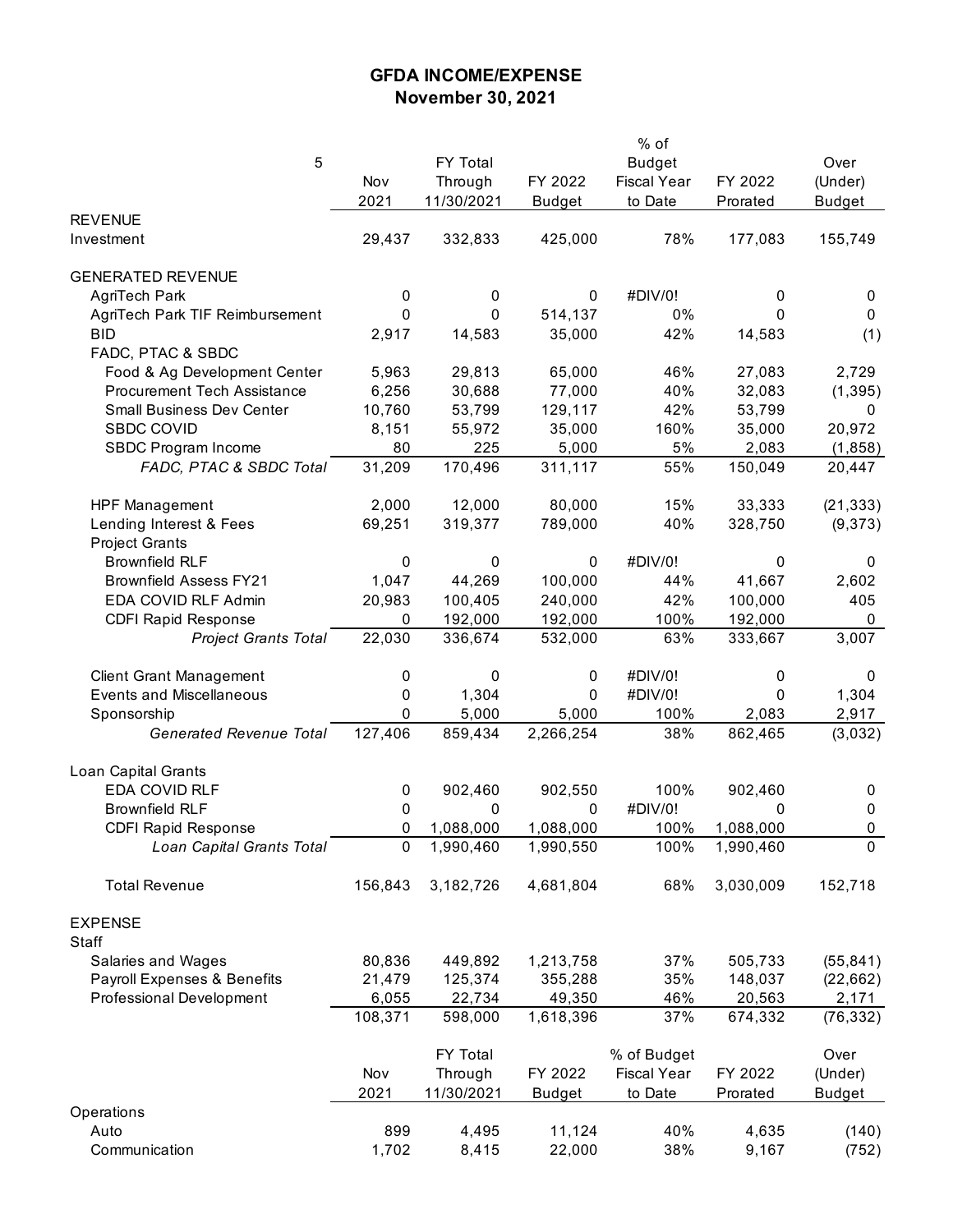## **GFDA INCOME/EXPENSE November 30, 2021**

| Depreciation                              | 2,471     | 13,051     | 28,840        | 45%                | 12,017   | 1,035         |
|-------------------------------------------|-----------|------------|---------------|--------------------|----------|---------------|
| Fundraising                               | 0         | 181        | 3,605         | $5\%$              | 1,502    | (1, 321)      |
| Insurance                                 | 2,729     | 18,619     | 19,570        | 95%                | 8,154    | 10,465        |
| Meetings & Events                         | 200       | 4,671      | 15,965        | 29%                | 6,652    | (1,981)       |
| Office                                    | 3,999     | 19,926     | 75,190        | 27%                | 31,329   | (11, 403)     |
| <b>Operating Debt Interest &amp; Fees</b> | 2,393     | 12,394     | 18,540        | 67%                | 7,725    | 4,669         |
| <b>Professional Fees</b>                  | 0         | 28,347     | 71,200        | 40%                | 29,667   | (1,320)       |
| Supplies, Computing & Copying             | 1,322     | 9,381      | 35,200        | 27%                | 14,667   | (5, 286)      |
| Miscellaneous                             | 2,045     | 10,214     | 17,500        | 58%                | 7,292    | 2,922         |
|                                           | 17,761    | 129,695    | 318,734       | 41%                | 132,806  | (3, 111)      |
| <b>Business Development</b>               |           |            |               |                    |          |               |
| Marketing                                 |           |            |               |                    |          |               |
| <b>GFDA Events</b>                        | 0         | 600        | 18,000        | 3%                 | 7,500    | (6,900)       |
| Conf & Trade Show Registrations           | 0         | 2,415      | 25,000        | 10%                | 10,417   | (8,002)       |
| Advertising                               | 760       | 2,141      | 12,000        | 18%                | 5,000    | (2, 859)      |
| <b>Marketing Materials</b>                | 0         | 2,870      | 25,000        | 11%                | 10,417   | (7, 547)      |
|                                           | 760       | 8,026      | 80,000        | 10%                | 33,333   | (25, 308)     |
| Partnerships/Memberships                  |           |            |               |                    |          |               |
| Membership & Dues                         | 1,202     | 5,052      | 24,000        | 21%                | 10,000   | (4,948)       |
| Partnerships                              | $\pmb{0}$ | 7,500      | 9,500         | 79%                | 3,958    | 3,542         |
| Women's Business Center                   | 0         | $\pmb{0}$  | 13,552        | $0\%$              | 5,647    | (5,647)       |
| <b>Entrepreneur Mentor Network</b>        | 0         | $\pmb{0}$  | 5,000         | $0\%$              | 2,083    | (2,083)       |
| <b>Online System Subscriptions</b>        | 1,566     | 26,079     | 45,000        | 58%                | 18,750   | 7,329         |
|                                           | 2,768     | 38,631     | 97,052        | 40%                | 40,438   | (1,808)       |
| <b>Professional Fees</b>                  |           |            |               |                    |          |               |
| <b>Content Providers</b>                  | 0         | $\pmb{0}$  | 20,000        | 0%                 | 8,333    | (8, 333)      |
| <b>Client Sevices</b>                     | 3,720     | 3,720      | 0             | #DIV/0!            | 0        | 0             |
| Photography & Videography                 | 0         | 17,051     | 25,000        | 68%                | 10,417   | 6,634         |
| Web & Graphic Design                      | 862       | 6,140      | 40,000        | 15%                | 16,667   | (10, 527)     |
| <b>Lead Generation</b>                    | 4,675     | 39,653     | 110,000       | 36%                | 45,833   | (6, 180)      |
|                                           | 9,257     | 66,564     | 195,000       | 34%                | 81,250   | (18, 406)     |
|                                           |           |            |               |                    |          |               |
| Publications                              | 197       | 832        | 3,000         | 28%                | 1,250    | (418)         |
| Travel                                    | 1,593     | 13,280     | 50,000        | 27%                | 20,833   | (7, 553)      |
|                                           |           |            |               |                    |          |               |
| <b>Business Development Total</b>         | 14,575    | 127,332    | 425,052       | 30%                | 177,105  | (53, 493)     |
|                                           |           |            |               |                    |          |               |
|                                           |           | FY Total   |               | % of Budget        |          | Over          |
|                                           | Nov       | Through    | FY 2022       | <b>Fiscal Year</b> | FY 2022  | (Under)       |
|                                           | 2021      | 11/30/2021 | <b>Budget</b> | to Date            | Prorated | <b>Budget</b> |
| Lending                                   |           |            |               |                    |          |               |
| Allowance For Loan Losses                 | $\pmb{0}$ | $\pmb{0}$  | 200,000       | 0%                 | 0        | 0             |
| Loan Capital Interest                     | 3,280     | 15,342     | 35,000        | 44%                | 14,583   | 759           |
| <b>Brownfield Loan Capital Grants</b>     | 1,415     | 8,727      | 188,000       | 5%                 | 8,727    | 0             |
| Professional Fees & Misc.                 |           |            |               |                    |          |               |
| Legal                                     | 0         | 1,360      | 12,000        | 11%                | 5,000    | (3,640)       |
| Miscellaneous                             | 827       | 2,626      | 6,000         | 44%                | 2,500    | 126           |
| Online Loan Application System            | 0         | 0          | 7,000         | $0\%$              | 2,917    | (2, 917)      |
| <b>Brownfield RLF Engineering</b>         | 0         | 0          | 0             | #DIV/0!            | 0        | 0             |
| <b>CDFI FA Application</b>                | 0         | 0          | 12,000        | 0%                 | 5,000    | (5,000)       |
| <b>Update Lending Policies</b>            | 0         | 0          | 15,000        | 0%                 | 6,250    | (6, 250)      |
|                                           | 827       | 3,986      | 52,000        | 8%                 | 21,667   | (17,680)      |
|                                           |           |            |               |                    |          |               |
| <b>Lending Total</b>                      | 5,522     | 28,055     | 475,000       | 6%                 | 44,977   | (16, 921)     |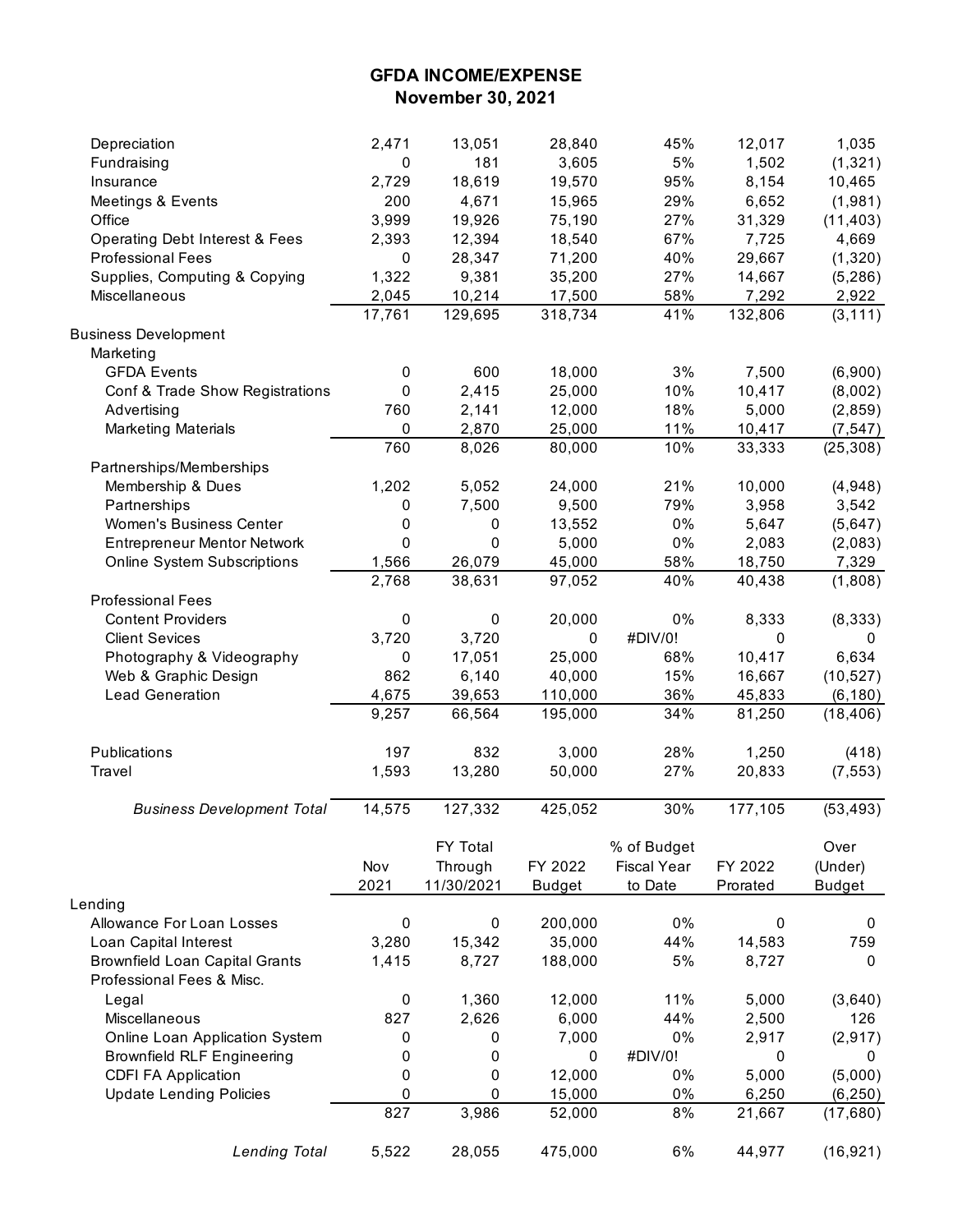### **GFDA INCOME/EXPENSE November 30, 2021**

| Projects                           |                |             |               |              |           |              |
|------------------------------------|----------------|-------------|---------------|--------------|-----------|--------------|
| AgriTech Park                      |                |             |               |              |           |              |
| <b>TIF Reimbursement</b>           | 0              | $\mathbf 0$ | 514,137       | 0%           | 0         | $\mathbf{0}$ |
| <b>Property Taxes</b>              | 4,358          | 21,790      | 55,165        | 39%          | 22,985    | (1, 195)     |
| Interest on Powerline Loan         | 58             | 416         | 1,700         | 24%          | 708       | (293)        |
| Legal                              | 580            | 12,011      | 15,000        | 80%          | 6,250     | 5,761        |
| Appraisal                          | 0              | 22,500      | 21,000        | 107%         | 8,750     | 13,750       |
| Engineering                        | 20,091         | 22,627      | 10,000        | 226%         | 4,167     | 18,461       |
| <b>AgriTech Park Total</b>         | 25,087         | 79,344      | 617,002       | 13%          | 42,860    | 36,484       |
| <b>Brownfield Assessment</b>       |                |             |               |              |           |              |
| 2020 Grant Engineering             | 0              | 39,368      | 95,000        | 41%          | 39,583    | (215)        |
| <b>Grant Writing Consultant</b>    | 0              | 0           | 6,000         | 0%           | 2,500     | (2,500)      |
|                                    | $\overline{0}$ | 39,368      | 101,000       | $\mathbf{0}$ | 42,083    | (2, 715)     |
| <b>Strategic Planning</b>          |                |             |               |              |           |              |
| <b>Housing Market Assessment</b>   | 0              | (6, 250)    | 40,000        | $-16%$       | 16,667    | (22, 917)    |
| <b>Childcare Market Assessment</b> | 0              | 7,800       | 10,000        | 78%          | 4,167     | 3,633        |
| Health/BioScience Strategy         | 25,000         | 25,000      | 0             | #DIV/0!      | 0         | $\mathbf{0}$ |
| <b>Strategic Planning</b>          | 0              | 0           | 125,000       | 0%           | 52,083    | (52,083)     |
|                                    | 25,000         | 26,550      | 175,000       | 15%          | 72,917    | (71, 367)    |
| <b>Talent Attraction</b>           |                |             |               |              |           |              |
| <b>Marketing Materials</b>         | 0              | 404         | 15,000        | 3%           | 6,250     | (5,846)      |
| Website                            | 200            | 800         | 15,000        | 5%           | 6,250     | (5, 450)     |
| Photography & Videography          | 0              | 0           | 20,000        | $0\%$        | 8,333     | (8, 333)     |
| Social Media Advertising           | 4,903          | 12,285      | 36,000        | 34%          | 15,000    | (2, 715)     |
| <b>Livability Ads</b>              | 0              | 5,000       | 10,000        | 50%          | 4,167     | 833          |
| Marketing/Social Media Firms       | 2,800          | 3,400       | 55,000        | 6%           | 22,917    | (19, 517)    |
| Miscellaneous                      | 0              | 296         | 40,000        | $1\%$        | 16,667    | (16, 371)    |
| <b>Talent Attraction Total</b>     | 7,903          | 22,185      | 191,000       | 12%          | 79,583    | (57, 399)    |
| Projects Total                     | 57,990         | 167,447     | 1,084,002     | 15%          | 237,444   | (94, 997)    |
| <b>Total Expense</b>               | 204,218        | 1,050,529   | 3,921,184     | 27%          | 1,266,663 | (244, 854)   |
| Net Income                         | (47, 375)      | 2,132,198   | 760,620       | 280%         | 1,763,346 | 397,572      |
| Less Loan Capital Grants           | 0              | 1,990,460   | 1,990,550     |              |           |              |
| <b>Operating Surplus (Deficit)</b> | (47, 375)      | 141,738     | (1, 229, 930) |              |           |              |